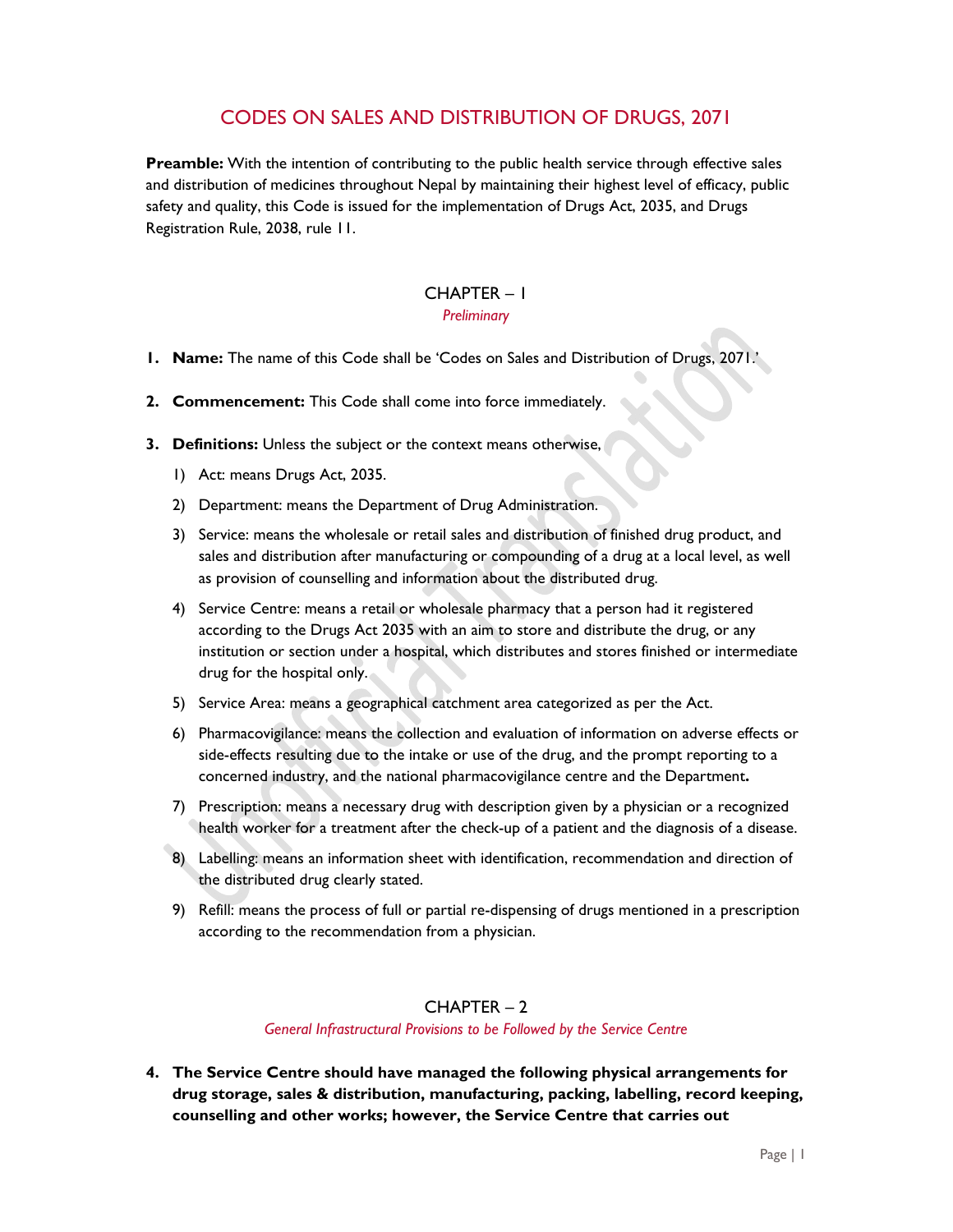**manufacturing and compounding must, in addition to the following provisions, fulfil provisions stated in the Drug Manufacturing Codes.** 

- **1) Building and Premise**: Based on the Service Area, nature and quantity of the drug, the Service Centre must arrange for a concrete building or, as required (at least of 120 square feet surface area) a room within the concrete building. The drug storage area must be away from direct sunlight, leak proof or damp free and safe from unwanted heat, and furthermore, must be protected from access and activity of an unwanted person. The following must be kept in mind while making such arrangements:
	- A) The nature and quantity of the drug
	- B) An appropriate arrangement for the storage of the drug that must be kept under lock and key as per the Drugs Act and Drug Standard Rule, 2040
	- C) Drug sales and distribution room
	- D) A dedicated place for documentation work
	- E) A space for necessary reference materials regarding drug related information, technology, *et cetera*
	- F) A space for the short-term collection of useless material
	- G) An area for the drug and material that have expired, been recalled and needing to be returned
- **2) Furniture and Storage Provision:** The Service Centre must store the available drugs on shelves in a scientific manner. Stored drugs or materials must be arranged in a clean and tidy manner safe from adverse effect of dust, smoke, humidity or heat. Necessary means, equipment, *et cetera* must be arranged for the storage of the drug according to its quality and quantity. In an area for the sales and distribution of the drug and counselling and manufacturing, the following furniture or necessary arrangements must be made at minimum:
	- A) For sales and distribution room, one table and three chairs
	- B) For record-keeping, one 3 feet x 6 feet cabinet
	- C) Storage area for the drug and appropriate number of cabinets as necessary
	- D) For the drug that has to be stored in a cold place, minimum of one refrigerator of appropriate capacity, but if a cold room has been arranged, this requirement is optional.
- **3) Human Resource**: The Service Centre must be operated under the supervision of a Chief Pharmacist or a person qualified according to the Drugs Act. The responsibility of the operation and professionalism of the Service Centre lies with the Chief Pharmacist or the aforementioned qualified personnel. The pharmacist and official working at the Service Centre must follow professional code of conduct as well as fulfil the following requirements:
	- A) Subject-related training regarding the sales and distribution and storage of the drug
	- B) Job description of each staff
	- C) Professional appearing dress, for example, a white or sky-blue apron and identity card
	- D) Registration of the pharmacist or assistant pharmacist at Nepal Pharmacy Council and certificates of professional qualification as per the existing law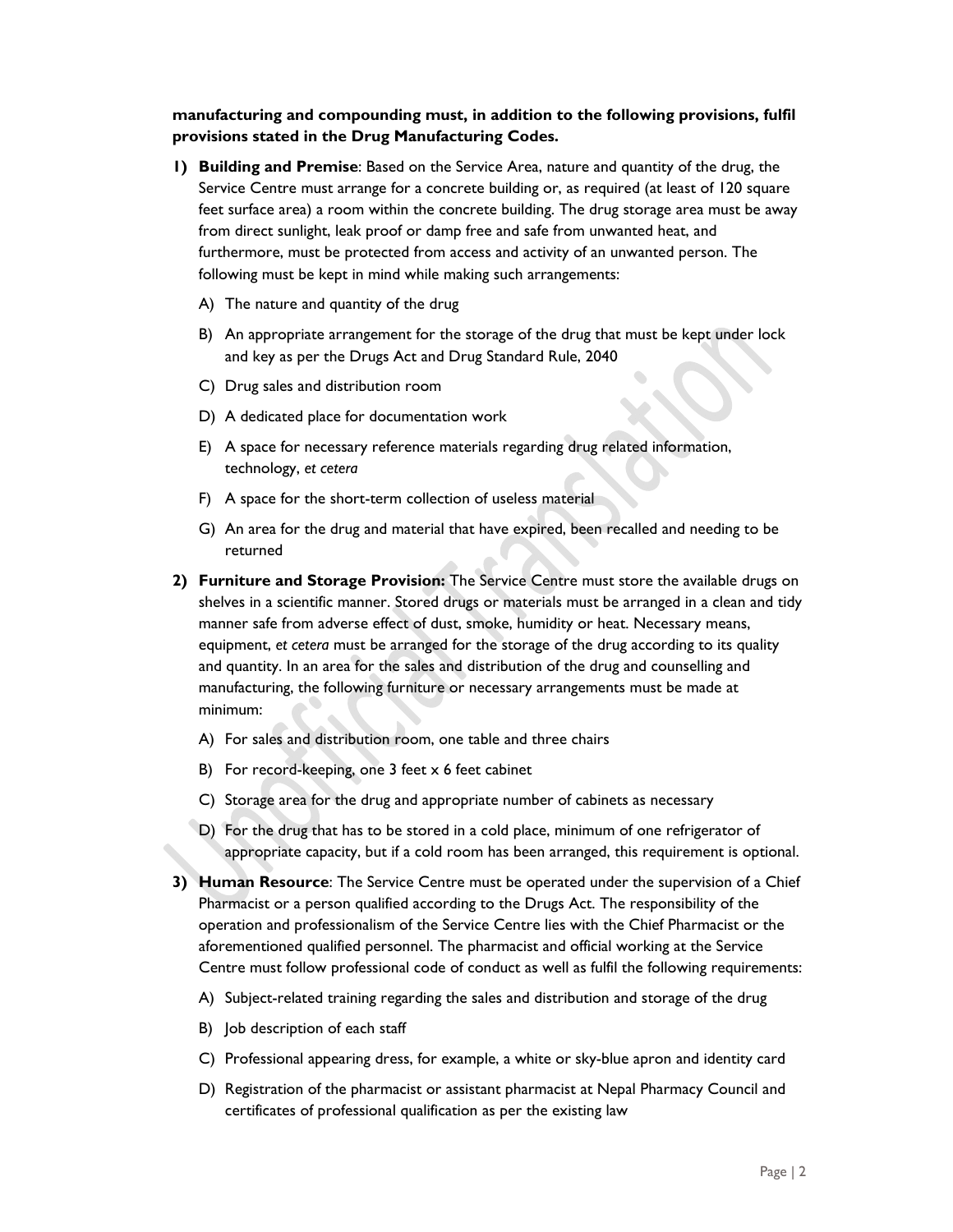- E) Proofs of routine health check-ups of the staff
- F) Knowledge about drug-information, physician-prescription, drug storage process and technology
- **4) Additional Provision:** The Service Centre must put up a sign board containing a firm or centre name, department registration number, and if professional membership is available, its indication number, visibly. The sign board shall not contain any advertisement or a sign of advertisement. The board cannot contain colourful pictures or information and at most, three different colours may be used considering the colours of the background and the information written on the board. A uniformity on appearance can be brought about through a professional agreement.
- **5. Quality Assurance System:** In order to demonstrate the quality of the activities carried out by the Service Centre, a system to manage and document each activity must be established.
	- 1) The Service Centre must have its own clear and apt quality policy. For all of the services, there should be a policy related to the goal, program, process, standard, Service Area, staff selection, training, customer satisfaction, drug that is damaged or need to be returned, selfassessment and documentation, and a work plan to implement it.
	- 2) Arrangements should be made for the declaration and implementation of a service-policy on the nature and scope of the Service provided by the Service Centre.
	- 3) There must be a clear policy to arrange for thematic training to build capacity to deliver good quality service maintaining high level of professionalism appropriate to time and the current law. There must be necessary reference book, the Internet for the staff involved in the Service to be continually informed, as well as, according to the Service Centre's quality policy, periodic training and regular recording on professional knowledge and social subjects such as humility, politeness and personal empathy, *et cetera*.
	- 4) There must be a clear policy and procedure to handle complaints and grievances regarding the delivered Service fairly, so that the consumer may get the highest level of satisfaction.
	- 5) There must be a declared policy and procedure in place to be followed when the drug is to be returned or recalled for any reason.
	- 6) There must be a clear policy and procedure for the Service Centre to conduct at least two self-audits every year on the quality of the activity and procedure of the Service Centre. Trust must be gained through thematic improvement following the review of variation and deficiency between the quality policy and practice. The leadership and primary responsibility of this activity must be as per the aforesaid Code 3.
	- 7) The following documents and records must be kept and stored safely in every Service Centre.
		- A) Comprehensive list of documents and records
		- B) Complete set of certificates and directives as per the existing law, such as: pharmacy registration certificate, license, codes and directives
		- C) Service operation record like purchase bill, sales bill, operational procedures
		- D) Quality protocol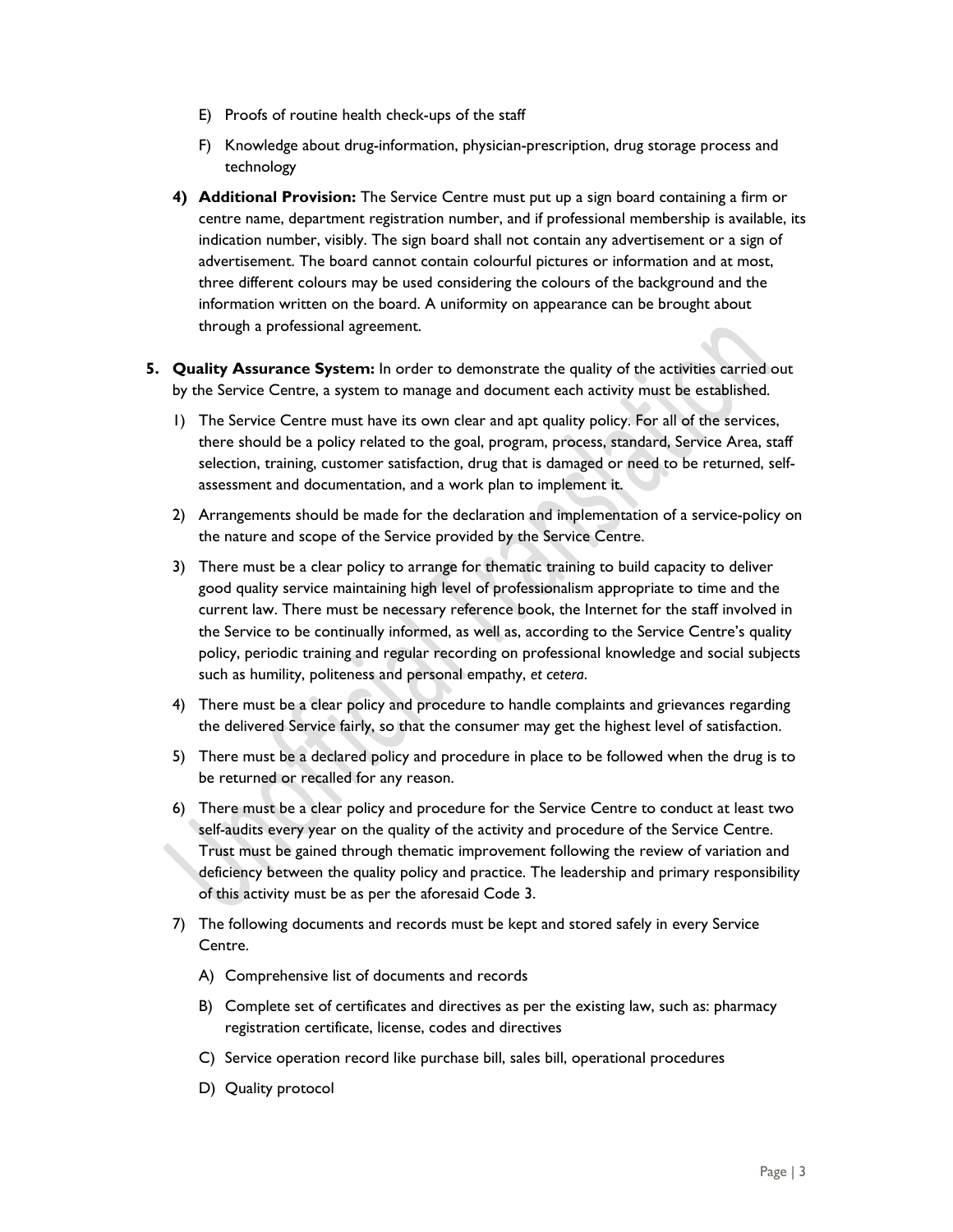- E) Standard operating procedures
- F) Operating protocol
- G) Sanitation and cleaning record
- H) Complaint handling record
- I) Policy papers
- J) Staff personal detail
- 8) It is considered appropriate for any Service Centre to participate in a program related to accreditation conducted by national and international quality audit institutions to be assured of own's standard of the Service.

#### CHAPTER – 3

#### *General Procedural Provisions to be Observed by the Service Centre*

- **6. Procurement and Inventory Management:** The Service Centre must follow the following provision for the procurement and inventory management of the quality drug:
	- 1) The drug and material must only be procured from a registered supplier or manufacturer. When procuring in this way, there must always be a name, batch number, expiration date, quantity and procurement bill along with for every drug as per pre-determined quality.
	- 2) The Service Centre must pre-evaluate a supplier and transport arrangement for every drug to be procured, and when there is no adverse effect on the quality of the drug, decide on the supplier and transport arrangement, and maintain its record. Such evaluation must contain clear information pertaining to the supplier and transport arrangement, such as: name, address, phone number, along with certificate, authorized representation related to industry or manufacturing, professional and business terms and agreement.
	- 3) Through a regular inspection of a pre-determined supplier or transport arrangement, there must be a continual demonstration of the quality of the distribution of the drug.
	- 4) As per the principle of first expiry, first out (FEFO), the drug received first and expiring earlier must be distributed first for an appropriate attention to the proper use of the drug.
	- 5) A bill of the sales and distribution of the drug and its permanent record must be made in a sales and distribution register (ledger) and kept in a secure manner for at least 3 years.
	- 6) In order to be able to give an adequate attention to store management, sales and distribution work and drug information, an arrangement must be made as much as possible to limit brand or generic dosage form of the drug with the same property and use.
	- 7) A procurement policy with a benchmark for a minimum shelf-life must be followed to procure only the drug with a remaining shelf-life at least 50% of the total shelf life or 1 year at the time of procurement.
	- 8) For the evaluation, return or destruction of the drug that has expired, needs to be returned, recalled, and has been kept because of its suspicious quality for various reasons, a predeclared process must be followed and documented.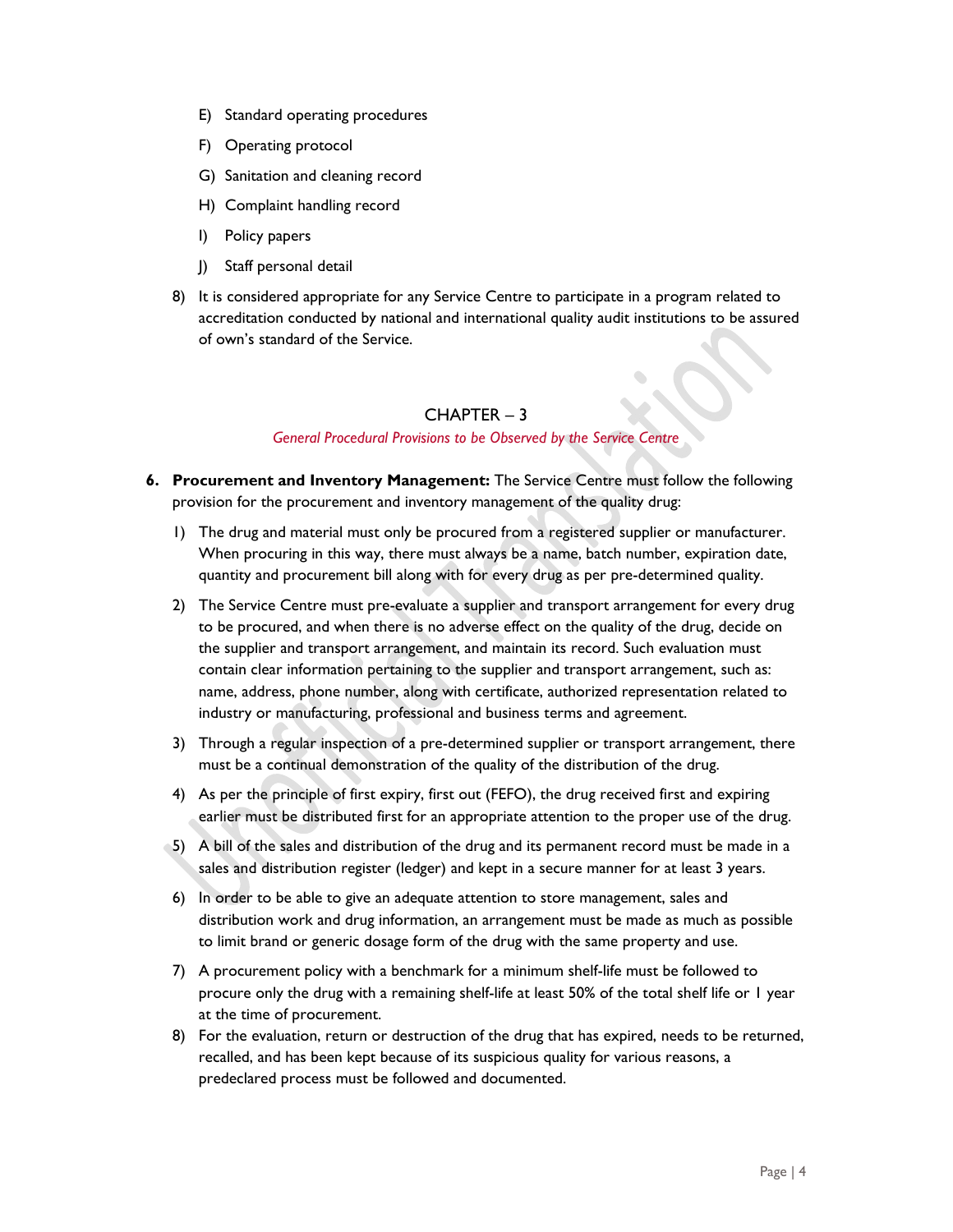- **7. Storage:** For appropriate storage of the drug available in the Service Centre, the following provision must be observed.
	- 1) Prior to storing the procured drugs in their respective areas, they must be quarantined to confirm their dosage form, quality, minimum shelf life and integrity as per the purchase order.
	- 2) Storage of each drug must be done according to the storage instruction as mentioned on the product or dosage form, and the evidence related to a storage area must be documented, such as: temperature, humidity, light related instructions.
	- 3) Shelves, cupboards, *et cetera* for the storage of the drug must be kept clean and tidy.
	- 4) An arrangement or technology for cleaning, insecticide or killing rodent must be followed according to a written process.
	- 5) A separate area must be arranged for the drug required to be kept separate securely as per the Drugs Act, 2035, and the keys to the area must be put under the custody of the Chief Pharmacist.
	- 6) The drug required to be stored in a cold place must be stored in a refrigerator at a temperature as directed; however, for the Service Centre where a cold room has been arranged, this arrangement must be taken as an option.
	- 7) As per the first expiry first out principle, the inventory of the drug must be checked from time to time, and the drug nearing expiry must be kept separately for its easy use, or if it needs to be returned, undertake a process towards it. For returning, a process according to the minimum shelf-life benchmark policy must be followed.
	- 8) If the stored drug expires, needs to be returned or destroyed, it must be stored separately with a label clarifying the condition of the drug.
	- 9) An expired and unusable drug must be a regularly listed as well as returned to a respective supplier or manufacturer, and when cannot be returned, must be destroyed according to a defined process. For the drug destroyed or returned in this way, a record with a reason must be kept.
- **8. Pharmacovigilance:** Expected or unexpected side effects caused by the drug must be continually monitored. The Service Centre must participate in pharmacovigilance by following the following process:
	- 1) Information about drug related adverse effects and impact received at the Service Centre must be promptly reported to the Department of Drug Administration and manufacturer or its authorized representative.
	- 2) Based on the information received at the Service Centre or any other notice, if any drug appears fake or is of suspicious quality, it must not be sold or distributed and an arrangement must be made to send the information about this to the Department of Drug Administration as soon as possible.

#### **9. Prohibited:**

1) Smoking and alcohol consumption are prohibited at all kinds of Service Centres that provide a pharmaceutical service.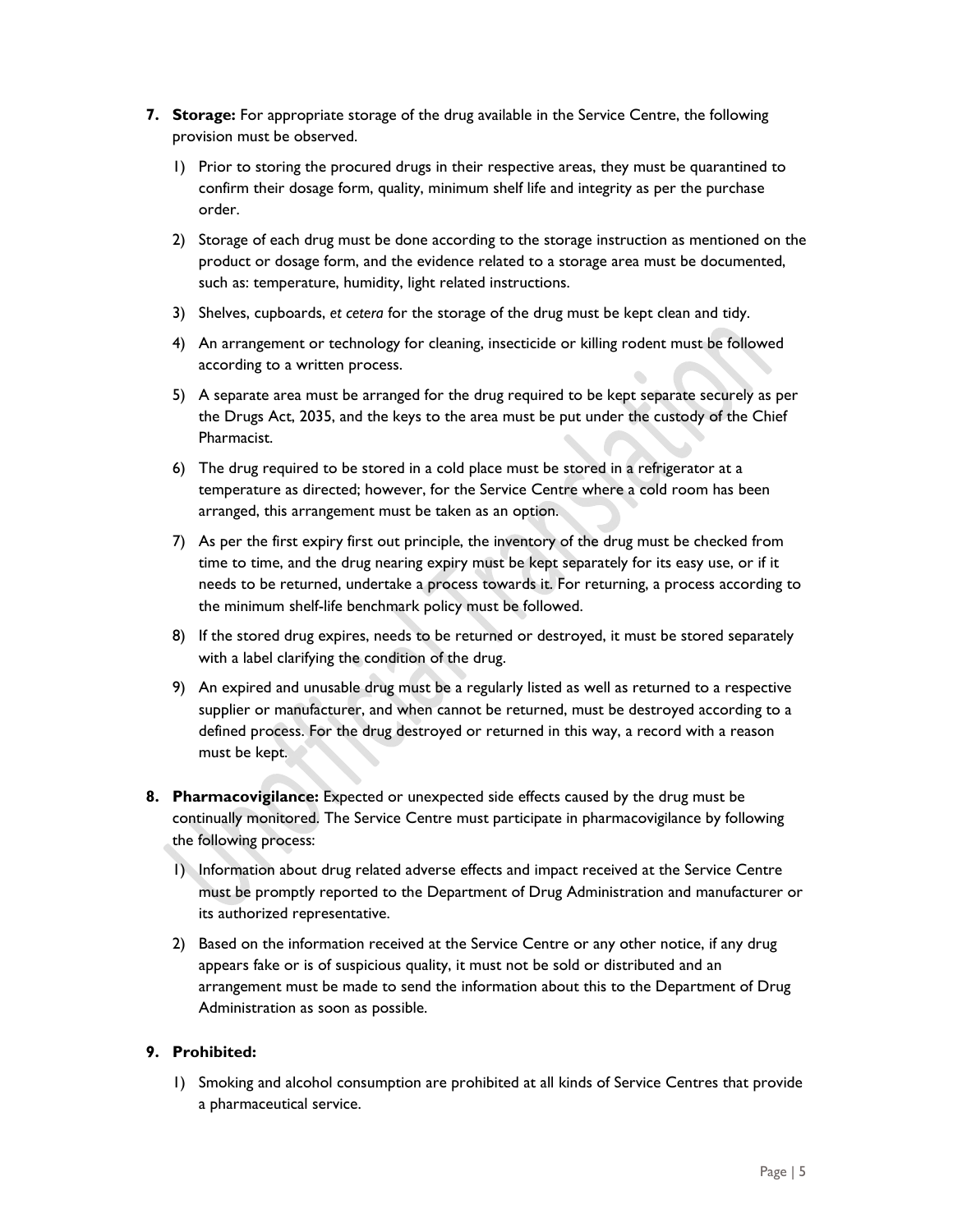2) If anybody is found to have violated the aforesaid code 9.(1), a legal action may be taken regarding it as an offence against the Drugs Act or existing law and rule.

#### CHAPTER – 4

#### *Special Provisions to be Observed by the Service Centre Undertaking Retail Drug Sales & Dispensing of the Drug*

## **10. In addition to the general infrastructural provision for the Service Centre laid out in Chapter – 2, a retail drug sales and dispensing centre must arrange and follow the below mentioned special provision:**

- A) An arrangement for a specified area for counselling service
- B) Availability of an adequate space to demonstrate to a patient the method of taking the drug and information
- C) An arrangement for at least one table and three chairs for counselling service
- D) Patient record such as details of patient's health, treatment and counselling
- **11. In addition to the general procedural provision for the Service Centre laid out in Chapter – 2, the Service Centre undertaking retail drug sales and dispensing must arrange and follow the following special provision:** 
	- **A) Prescription Handling:** A prescription should be handled according to the following provisions to provide quality pharmaceutical service to a patient based on a prescription the patient brings according to the existing law:
		- After receiving a prescription given by a physician or a recognized health personnel, the Chief Pharmacist must check if the prescription contains the following must have information:
			- a) Patient's identity (name, age, sex)
			- b) Prescriber's name, address and council registration number as per the existing law
			- c) Diagnosis of the ailment (suspected or confirmed)
			- d) Drug's name, strength, dosage form, dosage and quantity
			- e) Direction to the patient
			- f) Refill information
			- g) Prescriber's signature and date
		- 2) Based on the subjects as per aforesaid 8.(1), the Chief Pharmacist must study and decide on the following aspects for the suitability and completeness of the prescription:
			- a) Pharmaceutical and pharmacological
			- b) Suitability for the patient
			- c) Social, legal and economic
			- d) Completeness of the prescription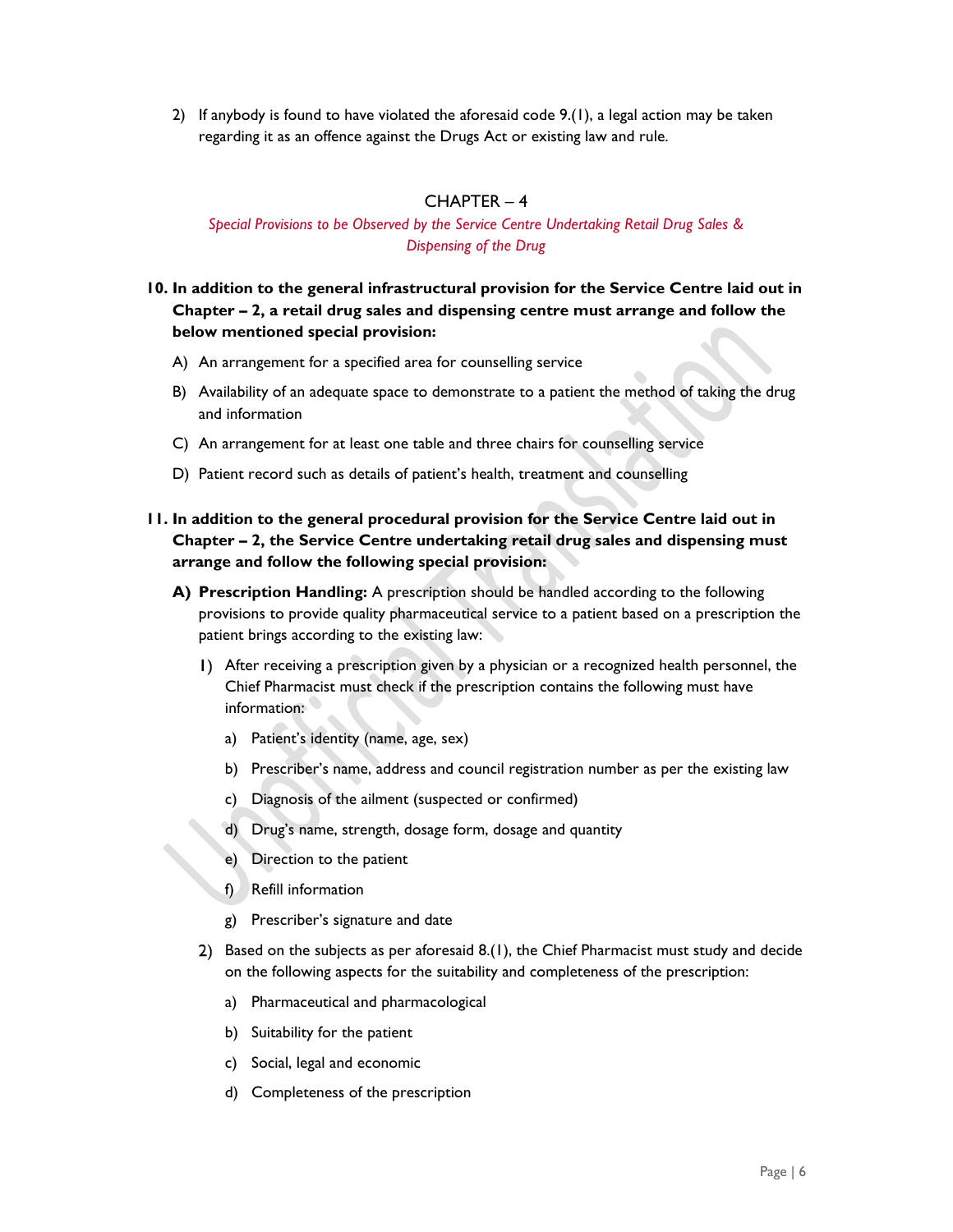- Prior to dispensing the drug according to the prescription provided by a physician or a recognized health personnel, drug's dosage form, drug-drug interaction, contraindication and instances of past drug-abuse by the patient must be evaluated in detail, and if necessary the prescriber must be informed for an improvement. On the prescription improved this way, the dispensing must be done mentioning reasons as well.
- **B) Dispensing:** After the suitability and completeness of the prescription have been confirmed, the drug mentioned in the prescription must be dispensed following the following process:
	- Necessary quantity must be removed from the drug storage area as per the prescription. If there is a possibility of an adverse effect on the quality of the drug during such removal, an arrangement must be made to address it.
	- The drug removed must be examined for preparing a bill. Such a bill must contain the drug's name, strength, dosage form and if possible, batch number.
	- Dispensed drugs must be safely packaged and labelled. Such a label should contain the drug's name, strength, dosage form, dosage, batch number, expiration date, direction for use and storage, dispensing date, and the Service Centre's identity.
	- The drug must be dispensed in an efficient and reliable manner for customer satisfaction.
- **C) Patient Counselling:** In order to ensure maximum health benefits from an appropriate use of the drug, the patient must be made aware of the use of the drug and its effect. While counselling the patient about the information and desired effect of the dispensed drug, the following directions must be followed:
	- While dispensing the drug at the Service Centre, the following information and suggestion regarding the use of the drug must be given to support the appropriate use of the drug:
		- a) Method of intake
		- b) Duration of intake
		- c) Intake schedule (how many times in a day, with food, after meal, before meal or in an empty stomach)
		- d) Food or drink to avoid
		- e) Expected but general side-effects
		- f) Prescription for missed doses
		- g) Other precautions
	- A separate area must be allocated for counselling. This is so that adequate attention can be given to patient's sensitivity and a space necessary for the Service delivery.
	- Counselling may be given orally or in writing or both ways, however, as much as possible written suggestion should be given such that the patient may understand it.
	- There must be an evaluation of whether or not the patient is properly following the counselling related to the drug. If found not being properly followed, an initiative should be taken to correct it as much as possible.
	- The Service Centre must keep the record of treatment of one's patient client. These records must contain consumed drug's dosage, strength, duration, drug allergies, drug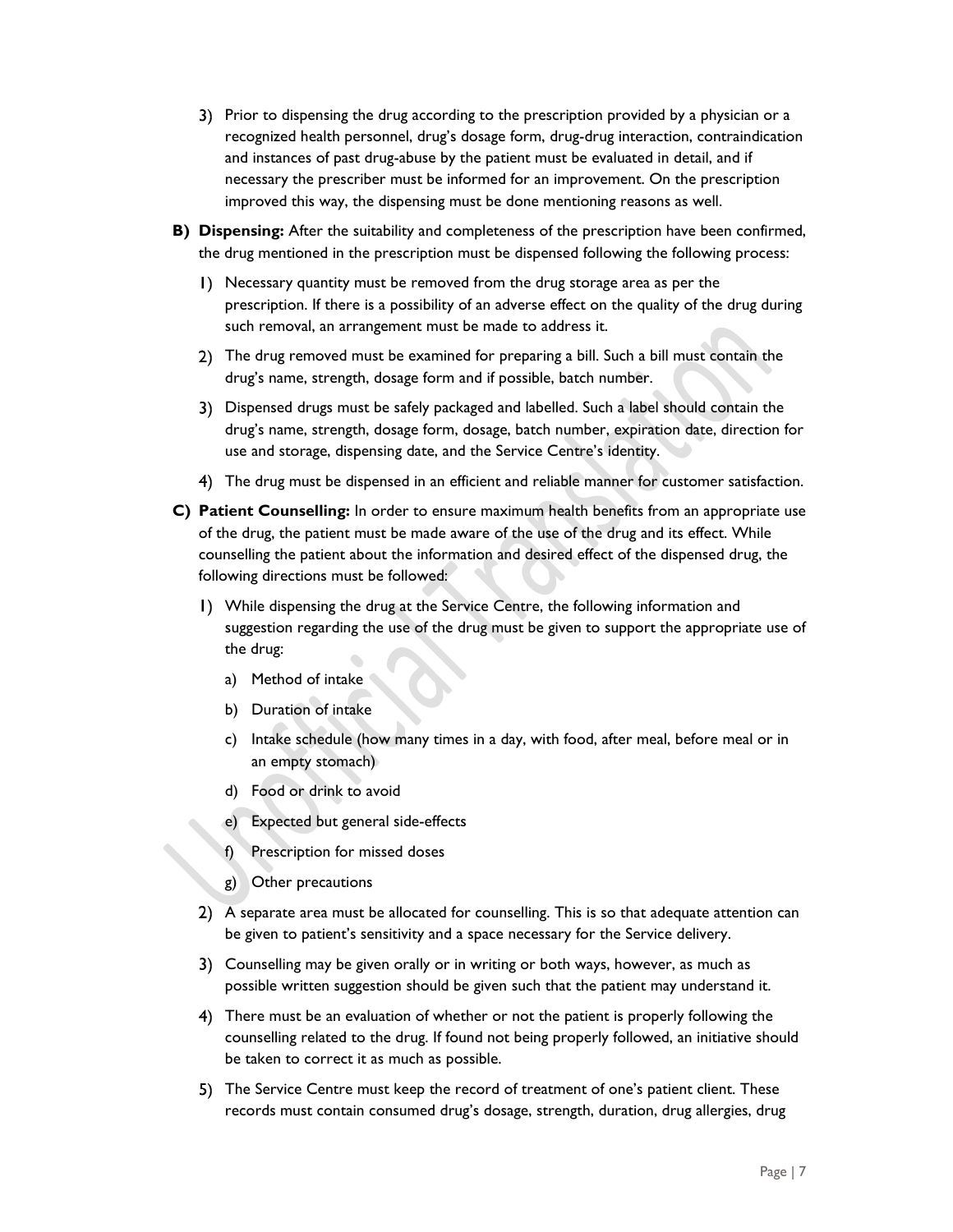adverse-effects, drug dependence, drinking, smoking habit, problem faced during drug intake, and counselling done from time to time, and such a record must be maintained for at least 3 years.

- A patient treatment record must be kept confidential and cannot be given or informed about to anyone without the patient's consent, however, it can be used for the benefit of the patient.
- 7) It is the responsibility of every Service Centre to provide information pertaining to other healthcare besides that of dispensed drug. One's client must be informed about local health promotion, household remedy, self-treatment system.
- Since patients with chronic illness need to have regular health check-up, records of such patients must be kept separately, the patients counselled from time to time, and if necessary, an arrangement made to inform them when any suitable opportunity for a health check-up arises.
- **D) Pharmacovigilance:** In addition to the Code that generally needs to be followed regarding pharmacovigilance, the retail drug sales and dispensing centre must evaluate general and severe forms of adverse effects based on the patient's treatment record and information obtained locally, and inform the Department of Drug Administration and a concerned supplier or manufacturer about them.

# CHAPTER – 5

*Special Provisions to be Observed by Service Centre Undertaking Wholesale and Distribution of the Drug* 

- **12. In addition to the general infrastructural provision stated in Chapter 2, which the Service Centre wholesaling and distributing the drug must manage, the following provisions must also be managed:** 
	- A) An arrangement of separate areas for the drug storage, packing and labelling area and administrative and commercial activity operation and document storage
	- B) An arrangement for a sufficient space for packing and transportation of the drug
	- C) Appropriate instruments to regularly monitor temperature and humidity of the storage area
	- D) Necessary carton, tape and other materials of appropriate quality for the purpose of packing the drug
	- E) A sufficient area to separately stock the drug of suspicious quality that are not to be sold and distributed

## **13. In addition to the general procedural provision stated in Chapter – 3, which the Service Centre wholesaling and distributing the drug must manage, the following provisions must also be managed:**

1) The drug must only be supplied to organization or retail seller that have been registered or authorized according to the existing law, and while supplying in this way, it must be ensured whether or not physical, human resource and procedural infrastructure is available to maintain the quality of the drug.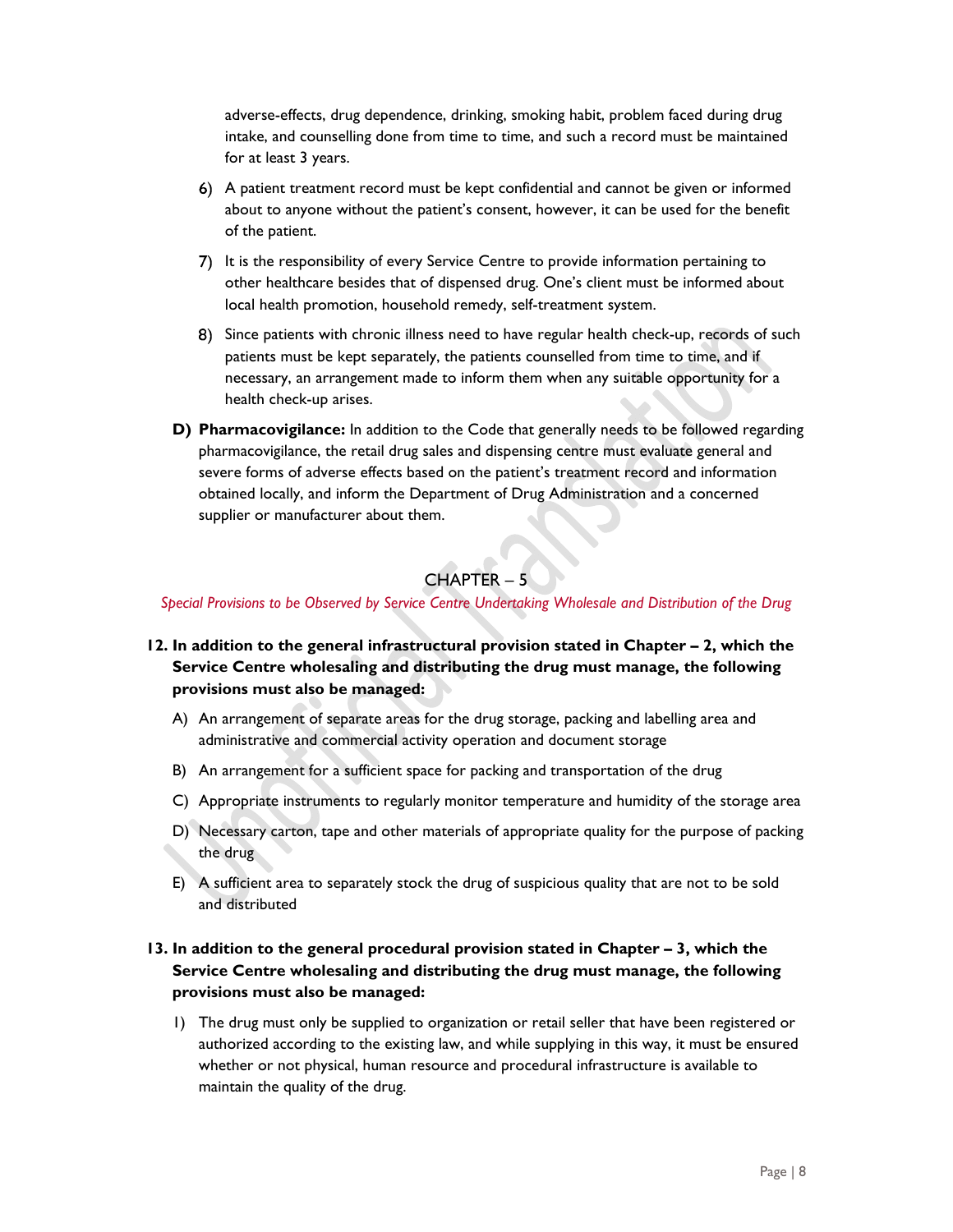- 2) An arrangement to pack and transport according to the property of the drug must be managed. A necessary record must be available to demonstrate the standard and evidence of such an arrangement.
- 3) A sales invoice must be issued with the distributed drug. Such an invoice must clearly mention the name, strength, quantity, dosage form, batch number, supplier and receiver addresses, and their record and list must be maintained properly.
- 4) While transporting the drug, there must be an arrangement made such that the drug's identity does not disappear, that it does not contaminate another drug, does not get contaminated with another drug, does not break, does not leak, does not get stolen, and is safe from heat, pressure, dampness, light, humidity or other undesirable effects and microbial growth.
- 5) An arrangement must be made for a prompt-supply to one's regular customers in case of an emergency need of the drug.
- 6) An excellent stock operation must be carried out by following first in first out process, and the drug nearing expiry, damaged and incomplete must be stored in a separate area, and such a drug must not be sold and distributed under any circumstance.
- 7) Drugs returned but faultless must not be sold until an appropriate decision has been taken. Reselling is possible by documenting an evaluation that establishes that there has been no effect on the quality of the drug when it was not under the custody of the supplier.
- 8) An organization that has to supply the drug in wholesale must train and inform the staff working in one's own or a customer's firm or organization on proper storage, transportation, dispensing and caring of the drug to be sold and distributed, and must arrange to carry out monitoring related to these. For such training, support can be sought from an authorized representative or a manufacturer's specialist.

## **14. Mandatory arrangement for the manpower for categorization and operation of the Service Centre according to the Code:**

- 1) Following the implementation of this Code, based on the categorization, the operation of the Service Centres must be mandatorily done by the Chief Pharmacist or Assistant Pharmacist and authorized professional.
- 2) The categorization and operation of the Service Centre shall be as issued by the Department of Drug Administration from time to time.
- 3) It shall be understood that a decision and direction issued by the Government of Nepal regarding the categorization or manpower for the operation of the Service Centre have been based on this Code itself.

#### **15. Certification of good pharmacy practice:**

- 1) A firm or the Service Centre that follows this Code can apply for the certification of good pharmacy practice at the Department with a document specified by the Department.
- 2) Against an application as per Code 15(1), the Department can issue a certificate on good pharmacy practice in a specified format if found appropriate after an audit work.